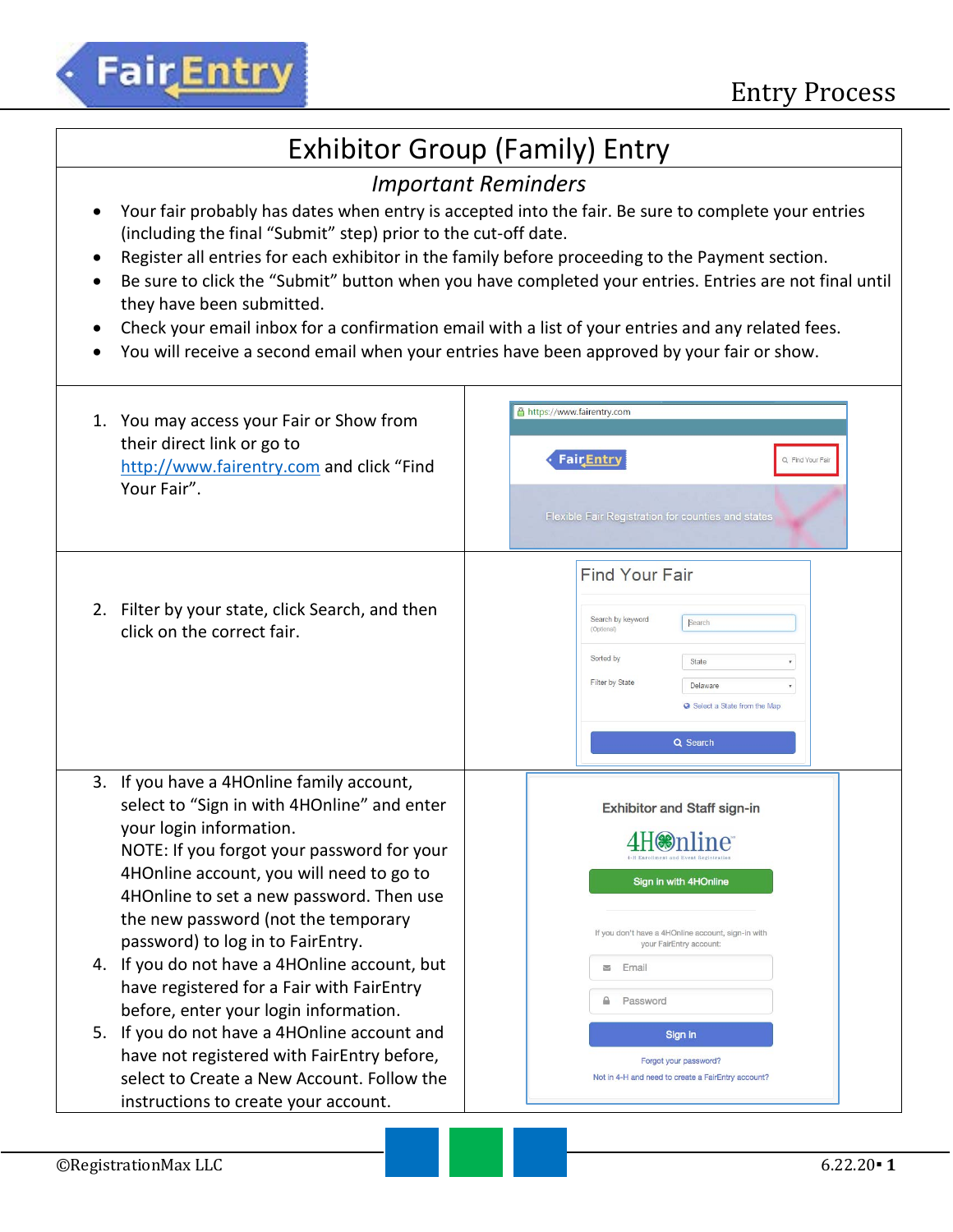| 6. Click "Begin Registration"                                                                                                                                                             | Welcome!<br>We noticed you haven't yet registered for the fair.<br>Begin Registration O                                                                                                                            |
|-------------------------------------------------------------------------------------------------------------------------------------------------------------------------------------------|--------------------------------------------------------------------------------------------------------------------------------------------------------------------------------------------------------------------|
| <b>Exhibitor Information</b>                                                                                                                                                              | \$0.00<br><b>Exhibitors</b><br><b>Entries</b><br>Payment                                                                                                                                                           |
| If your fair is configured to accept both<br>individual and team entries, click on the<br>appropriate choice for your entry. Some fairs<br>may only be configured for individual entries. | Do you want to register an Individual?<br>& Individual                                                                                                                                                             |
| 1. Enter the exhibitor information into the<br>required fields. Some forms may require<br>different information depending on the Fair<br>or Show.                                         | <b>New Individual Exhibitor</b><br><b>First Name</b><br>(Required)<br><b>Last Name</b><br>(Required)<br>Date of Birth<br>曲<br>(Required)<br>Gender<br>(Required)<br>Continue<br>Cancel<br>A The form is incomplete |
| 2. (If you entered/spelled something<br>incorrectly on the previous screen, you have                                                                                                      | Helpsheet, Becky<br>6.<br>8/05/2000                                                                                                                                                                                |
| the option to Delete this Exhibitor on this                                                                                                                                               | Contact Info<br>Flies<br>Review<br>Personal Details<br>Questions<br>Address<br><b>O</b> Delete this Exhibitor<br>Contact Info                                                                                      |
| screen.) Enter the information on the<br>Contact Info screen-the only required field                                                                                                      | Home Phone Number<br>(Required)<br>Format wee-ene-enee or seconsyster                                                                                                                                              |
| is the top Home Phone Number. You can                                                                                                                                                     | <b>Email Address</b><br>(Optional)<br>Format name@website.com                                                                                                                                                      |
| use the same email address that you used                                                                                                                                                  | Cell Phone Number<br>(Optional)                                                                                                                                                                                    |
| to create the account, or an alternate one<br>unique to the exhibitor. If they wish to                                                                                                    | Formal ass-see-sees or assessess<br>Specify your cell phone number (and cell phone provider)<br>if you want to receive SMS Text messages<br>about your FairEntry records.                                          |
| receive text messages, enter the cell phone                                                                                                                                               | Cell Phone Carrier<br>(Optional)                                                                                                                                                                                   |
| number and carrier. That number can be<br>the same as the Home Phone Number                                                                                                               | A The form is incomplete. Please complete the form.                                                                                                                                                                |
| entered above, or different. Click Continue<br>when you are finished entering data.                                                                                                       |                                                                                                                                                                                                                    |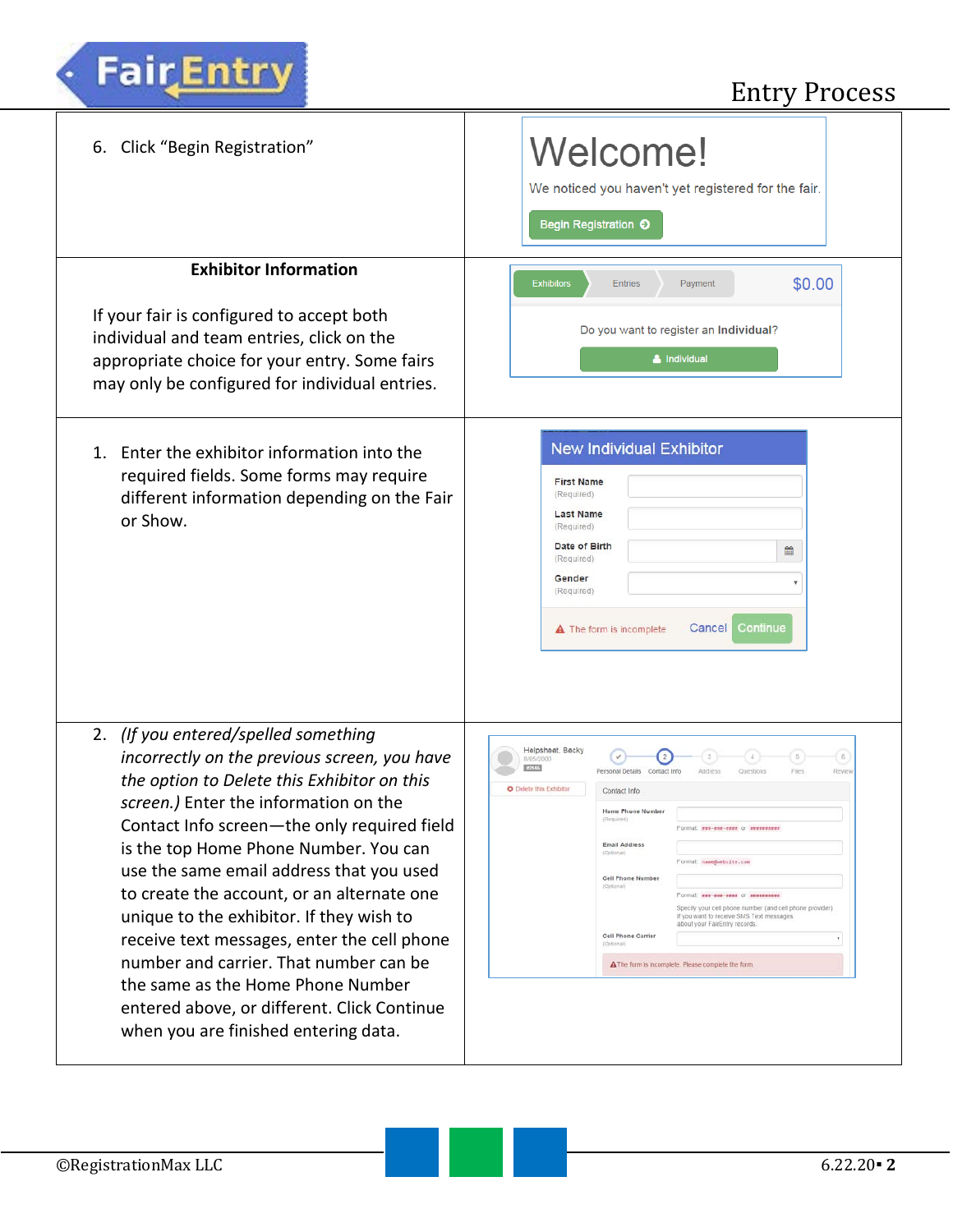

**FairEntry** 

If your fair requires you to upload any files for the exhibitor, those will be step 5 or 6 on the progress bar. Upload requested files, and click Continue.

Review the exhibitor information. If any information is incorrect, click the green Edit button in the appropriate group to change it. When all information is correct, click Continue to Entries.

#### **Creating Entries**

Each exhibitor can have multiple entries. One entry must be made for each item, animal, class, etc. For example, if an exhibitor is bringing 2 photographs, two entries into the photography class must be created. If an exhibitor is showing one horse in 5 events, five class entries must be created. Once all entries have been created for the first exhibitor, you have the choice of creating another exhibitor in this exhibitor group (and entries) or proceeding to check-out (submitting the entries, whether or not fees are charged).

| Personal Details    | Contact Info                                                                                                                                                       | Address | Social Security<br>Number                      |                                  | Questions    | Files           |                   | Raviaw                  |                                    |
|---------------------|--------------------------------------------------------------------------------------------------------------------------------------------------------------------|---------|------------------------------------------------|----------------------------------|--------------|-----------------|-------------------|-------------------------|------------------------------------|
| Address             |                                                                                                                                                                    |         |                                                |                                  |              |                 |                   |                         |                                    |
|                     | O The exhibitor's address is very important!<br>If this exhibitor will be receiving checks from the fair, those checks will be mailed to the address entered here. |         |                                                |                                  |              |                 |                   |                         |                                    |
| 123456              |                                                                                                                                                                    |         |                                                | Address                          |              |                 |                   |                         |                                    |
| Dallas, TX<br>75252 |                                                                                                                                                                    | Copy    |                                                | (Required)<br>Address            |              |                 |                   |                         |                                    |
|                     |                                                                                                                                                                    |         |                                                | continued<br>(Optional)          |              |                 |                   |                         |                                    |
|                     |                                                                                                                                                                    |         |                                                | City                             |              |                 |                   |                         |                                    |
|                     |                                                                                                                                                                    |         |                                                | (Required)<br>State              |              |                 |                   |                         |                                    |
|                     |                                                                                                                                                                    |         |                                                | (Required)                       |              |                 |                   | ,                       |                                    |
|                     |                                                                                                                                                                    |         |                                                | <b>Postal Code</b><br>(Required) |              |                 |                   |                         |                                    |
|                     |                                                                                                                                                                    |         |                                                |                                  |              |                 |                   |                         |                                    |
|                     |                                                                                                                                                                    |         |                                                |                                  |              |                 |                   | Continue O              |                                    |
|                     |                                                                                                                                                                    |         |                                                |                                  |              |                 |                   |                         |                                    |
|                     | Helpsheet, Becky<br>8/05/2000<br><b>COLOR</b>                                                                                                                      |         | $(\cdot)$<br>Personal Details Contact Info     | $(\cdot)$                        | €<br>Address | (v<br>Questions | $\omega$<br>Files |                         | $\lceil \epsilon \rceil$<br>Review |
|                     | O Detete this Exhibitor                                                                                                                                            |         | Please review the exhibitor registration.      |                                  |              |                 |                   | Continue to Entries O   |                                    |
|                     |                                                                                                                                                                    |         | Personal Details                               |                                  | Edit         | Contact Info    |                   |                         | Edit                               |
|                     |                                                                                                                                                                    |         | First Name Bocky                               |                                  |              |                 | Email             |                         |                                    |
|                     |                                                                                                                                                                    |         | Last Name Helpsheet<br>Date of Birth 8/05/2000 |                                  |              |                 | Cell Phone        | Home Phone 555-123-4444 |                                    |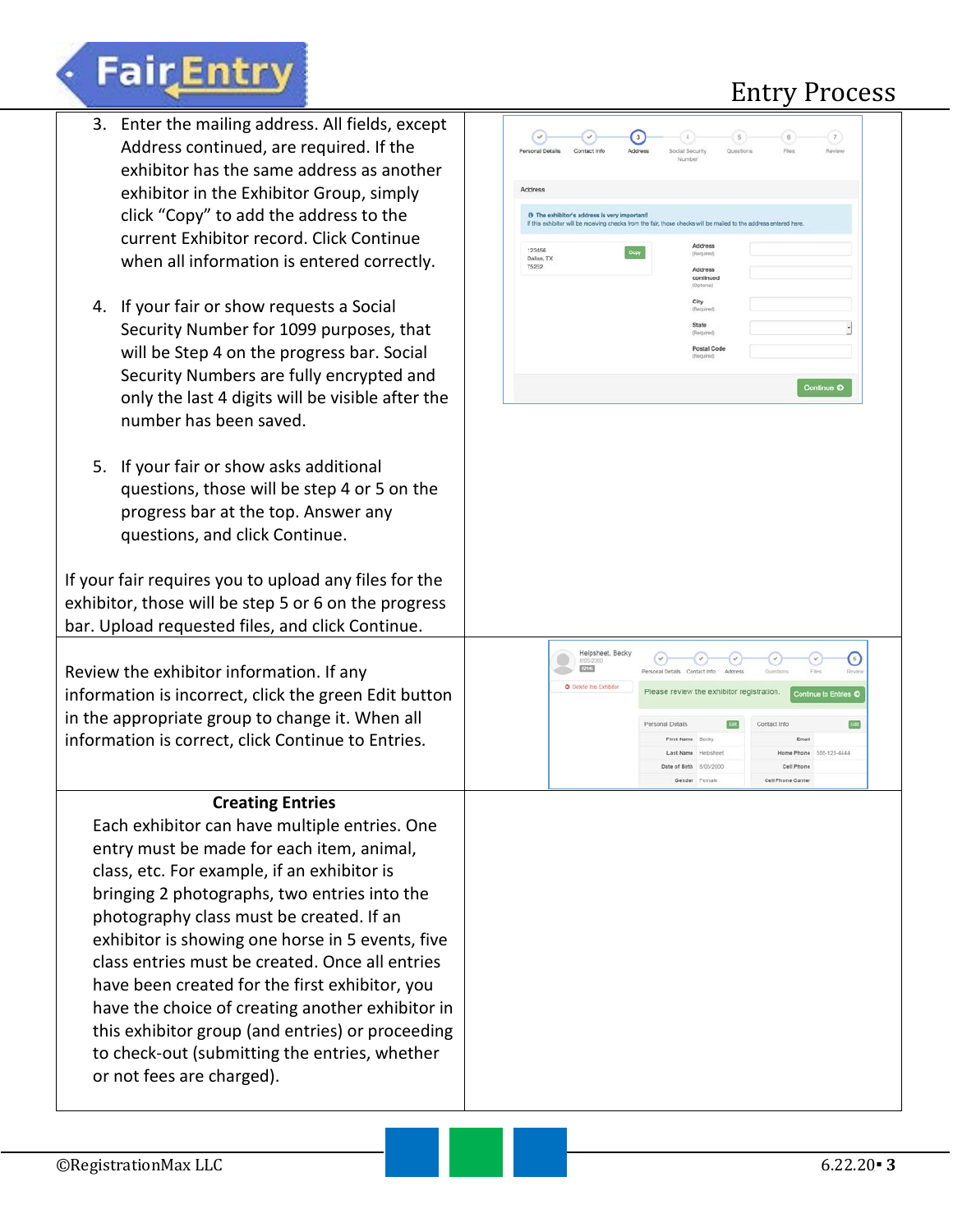

**FairEntry**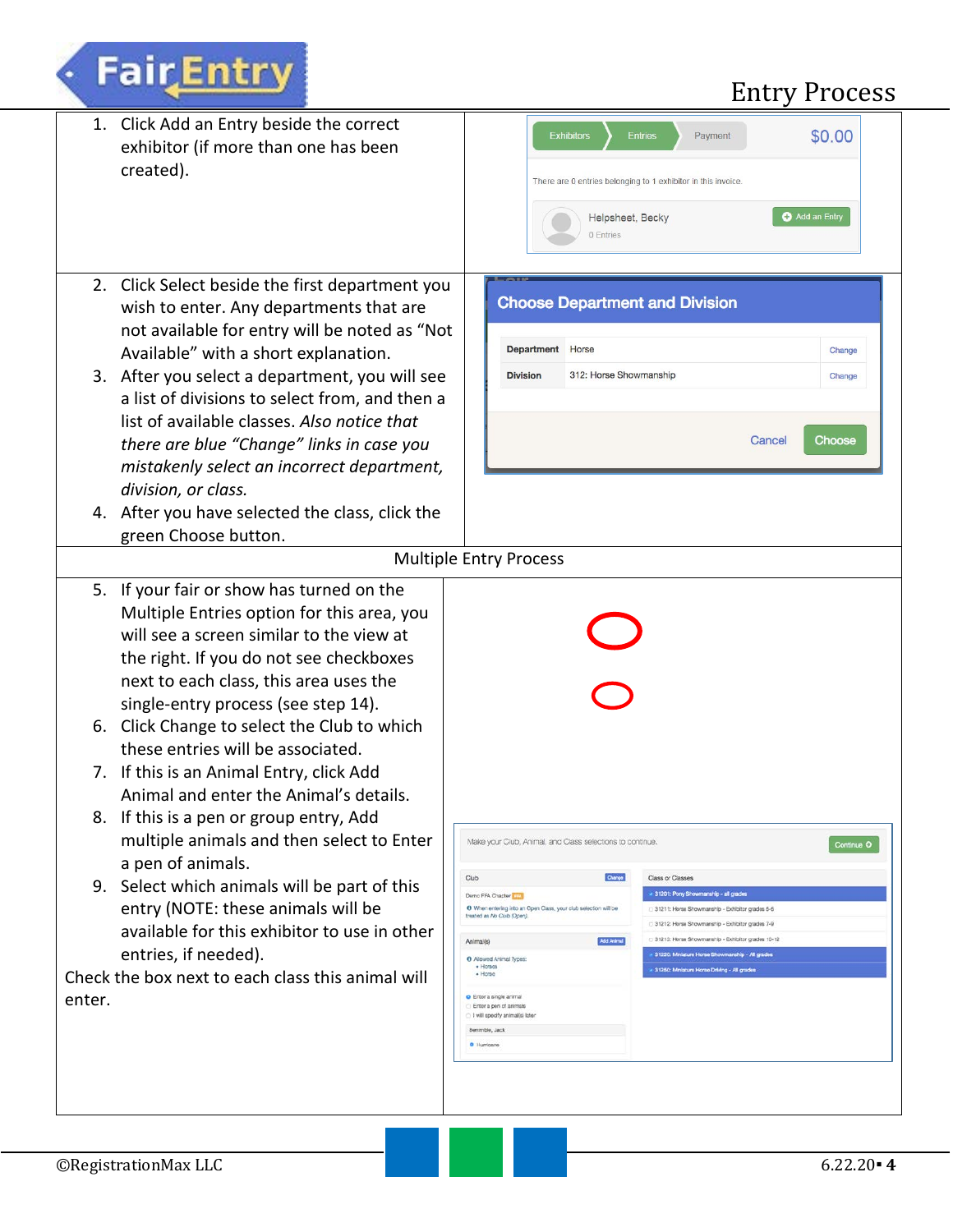# Fair Entry

# Entry Process

| 10. If this is not an animal entry or if animals<br>will be added at check-in, simply select<br>the classes and number of entries in<br>each class that you would like to create<br>for this exhibitor. Click Continue                                                                                       | Make your Club and Class selections to continue.<br>Club<br>Demo FFA Chapter<br>Selected Previously<br>O When entering into an Open Class, your club selection will be<br>treated as Alo Club (Open).<br>Animal(s)<br>This Division does not allow animals | Oungo<br>Class or Classes<br>40102: Beans, snsp<br>40103: Beans, yellow wax<br>2 40110: Beets, cylindrical<br>40111: Beets, globe<br>40116: Carrots<br>30120; Cabbege, round head                                                                                                                                                                                                                            | Continue O<br>Quantity, 3<br>Quantity: 1<br>Quentity: 3 |
|--------------------------------------------------------------------------------------------------------------------------------------------------------------------------------------------------------------------------------------------------------------------------------------------------------------|------------------------------------------------------------------------------------------------------------------------------------------------------------------------------------------------------------------------------------------------------------|--------------------------------------------------------------------------------------------------------------------------------------------------------------------------------------------------------------------------------------------------------------------------------------------------------------------------------------------------------------------------------------------------------------|---------------------------------------------------------|
| Review the entries. If you need to make<br>any changes, click Cancel. If everything is<br>correct, click Create Entries.                                                                                                                                                                                     | <b>Review your selections</b><br>selections.<br>information:<br>Department<br><b>Division</b><br>Club<br>Animal(s)<br><b>Entry Classes</b>                                                                                                                 | Before we actually create your entries, please review your<br>If you continue with your current selections, 3 entries will be created with the following<br>2016 Demo Fair<br>Horse<br>Demo FFA Chapter<br>· Hurricane<br>1. 31201: Pony Showmanship - all grades<br>2. 31220: Miniature Horse Showmanship - All grades<br>3. 31250: Miniature Horse Driving - All grades<br><b>Create Entries</b><br>Cancel |                                                         |
| 11. If you need to add another exhibitor,<br>click on the Exhibitors button at the top<br>left and repeat the steps to create a new<br>exhibitor.<br>12. If all entries are complete, click Continue<br>to Payment.<br>13. If you need to add more entries for an<br>existing exhibitor, click Add an Entry. | Exhibiton<br>There are 4 entries belonging to 2 exhibitors in this invoice.<br>Benimble, Jack<br>Department Meat Goats<br>231: Breeding Meat Goats<br>232: Market Meat Goats<br>239: Meat Goat Showmanship                                                 | Entries<br>Payment<br>Everything looks good!<br>O Continue to Payment<br><b>Choose Department and Division</b><br>Change<br>Select O<br>Select O<br>Select O<br>Cancel<br>Choose                                                                                                                                                                                                                             | \$112.00<br>O Add an Entry                              |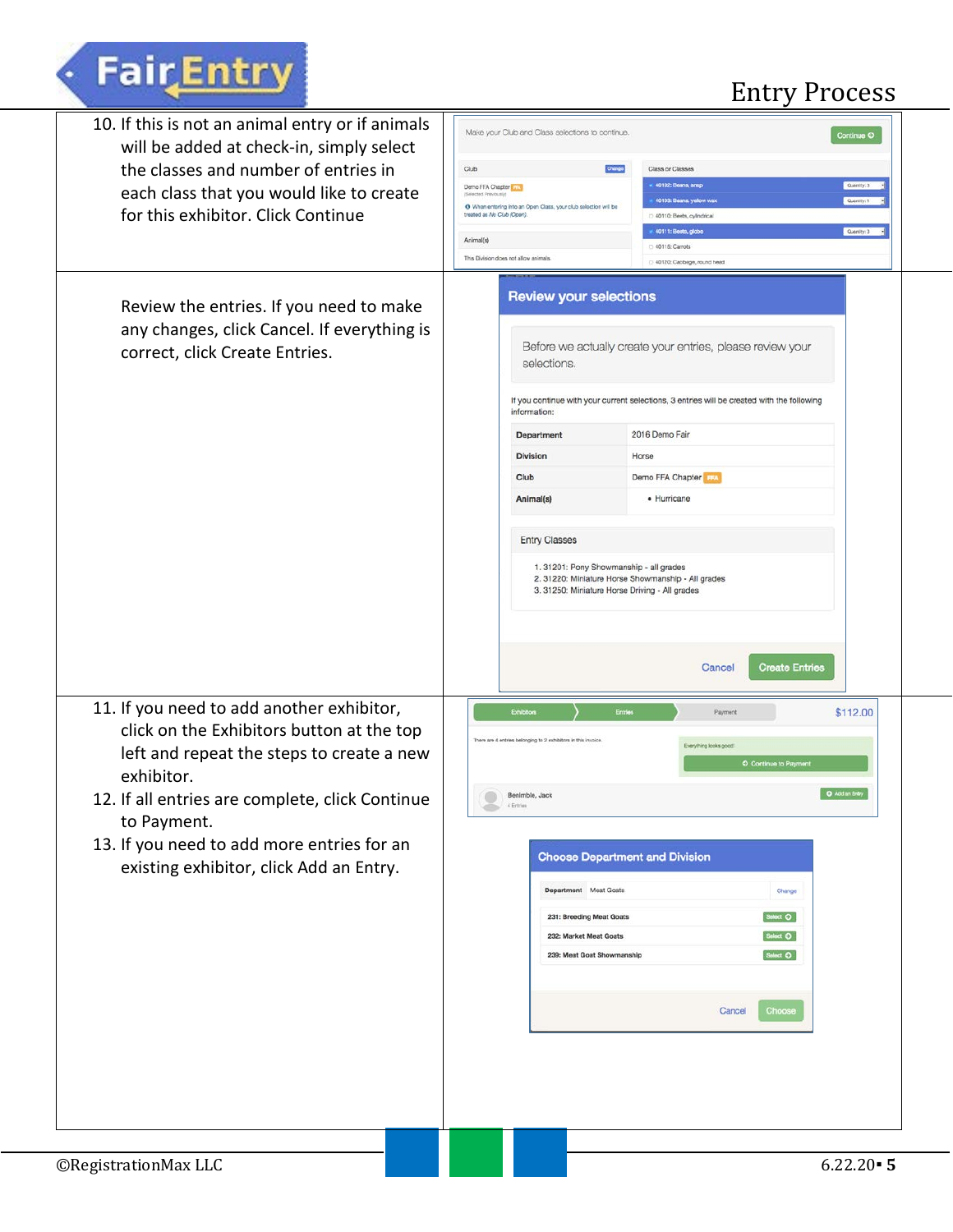

|                                                                                                                                                                                                                                                                                                                                                                                                                                                                                                                                                                                                                                                                                                                                                                                                                                                                                                           | <b>Single Entry Process</b>                                                                                                                                                                                                                                                                                                                                                                                                                                                                                                                                                                                                                                                                              |
|-----------------------------------------------------------------------------------------------------------------------------------------------------------------------------------------------------------------------------------------------------------------------------------------------------------------------------------------------------------------------------------------------------------------------------------------------------------------------------------------------------------------------------------------------------------------------------------------------------------------------------------------------------------------------------------------------------------------------------------------------------------------------------------------------------------------------------------------------------------------------------------------------------------|----------------------------------------------------------------------------------------------------------------------------------------------------------------------------------------------------------------------------------------------------------------------------------------------------------------------------------------------------------------------------------------------------------------------------------------------------------------------------------------------------------------------------------------------------------------------------------------------------------------------------------------------------------------------------------------------------------|
| 14. If your screen does not resemble the<br>picture on the right, your fair may have<br>used the multiple entry process in this<br>area. Repeat steps 5-10.<br>15. If your screen does resemble this one,<br>select the Class.<br>16. Click Continue.                                                                                                                                                                                                                                                                                                                                                                                                                                                                                                                                                                                                                                                     | Exhibitors<br>Entries<br>\$110.75<br>Payment<br>Starting an Entry<br>Benimble, Jack<br>1/01/000<br>Department Meat Goats<br>Change<br>232: Market Meat Goats<br>Chang<br>Existing entries (3)<br>Select a Class to continue<br>21317<br>23210: Market Meat Goat Wethers<br>Select O<br>nt Horse<br>Departm<br>23211: Market Meat Goat Does<br>Seat O<br>312: Horse Showmanship<br>31250: Miniature Horse Driving - All<br>Seed O<br>Sale - Regale of Market Goats<br>grades<br>#1316<br>Department Horse                                                                                                                                                                                                 |
| 17. Select a Club or Chapter for this entry. If<br>this is an open class entry a Club or<br>Chapter may not be required.<br>18. If this is not an animal class entry, follow<br>the instructions on-screen to enter any<br>additional information such as Entry<br>Description, Custom Questions or<br>Custom Files associated with that entry.                                                                                                                                                                                                                                                                                                                                                                                                                                                                                                                                                           | O<br>$\left( x\right)$<br>$2^+$<br>Club/Chapter<br>Animals<br>Questions<br>Club/Chapter<br>Please select the 4-H Club or FFA Chapter that is associated with this entry<br>Suggested Club: Demo FFA Chapter<br>Selected Club: Nans<br><b>B.ast Club Selected</b><br>Select this Olub<br>Search.<br>$\Omega$<br><b>Busy Beavers</b><br><b>City</b><br><b>AH</b><br>Clever Clover Kids (cleme<br>$\overline{a}$<br><b>Curious Carvers</b><br>Demo County Boy Scouts<br>CV <sub>3</sub><br>Demo County Girl Scouts<br><b>COL</b>                                                                                                                                                                            |
| 19. If this is an <i>animal class entry</i> , you may<br>be required to specify which animal will<br>be exhibited in this class; that may be<br>optional; or you may NOT be able to<br>specify the animal at entry time. If you<br>are able to do that, you will see the<br>option to "Add an animal".<br>20. You will have two choices. Select<br>"Choose an Existing Animal Record" to<br>import and select animals from 4HOnline<br>or animals already entered in FairEntry.<br>Choose "Enter a New Animal Record" to<br>enter new animal information.<br>21. Fill in all of the fields with information<br>about the animal you intend to exhibit.<br>Click Create and Add Animal when<br>finished. If the animal information was<br>entered incorrectly, you have the option<br>to either Remove From Entry (creating a<br>new animal) or Edit Animal Details.<br>When it's correct, click Continue. | $\bullet$<br>$\left(3\right)$<br>$\checkmark$<br>Club/Chapter<br>Arimals<br>Questions<br>Entry Animals<br>There is no animal in this slot<br>O Add an animal<br>Continue O<br>Adding an Animal<br><b>E</b> Choose an Existing Animal Record<br>OR<br>Enter a New Animal Record<br>Cancel<br>$\sqrt{3}$<br>$\circ$<br>$\ddot{\phantom{a}}$<br>Animals<br>Questions<br><b>Club/Chapter</b><br><b>Entry Animals</b><br><b>C</b> Flemove From Entry<br>Identifier (Tag)<br>44848<br>Goats, Meat (Weigh-in)<br>Animal Type<br>Gelt Animal Details<br><b>DNA Collected</b><br>DNA (Ali-Sar-Ben)<br>Retinal Image<br>State Fair<br>Rotinsi Images (State Fair)<br>44848<br>Animal ID: 4-H (i.e.06-123) or USDA. |